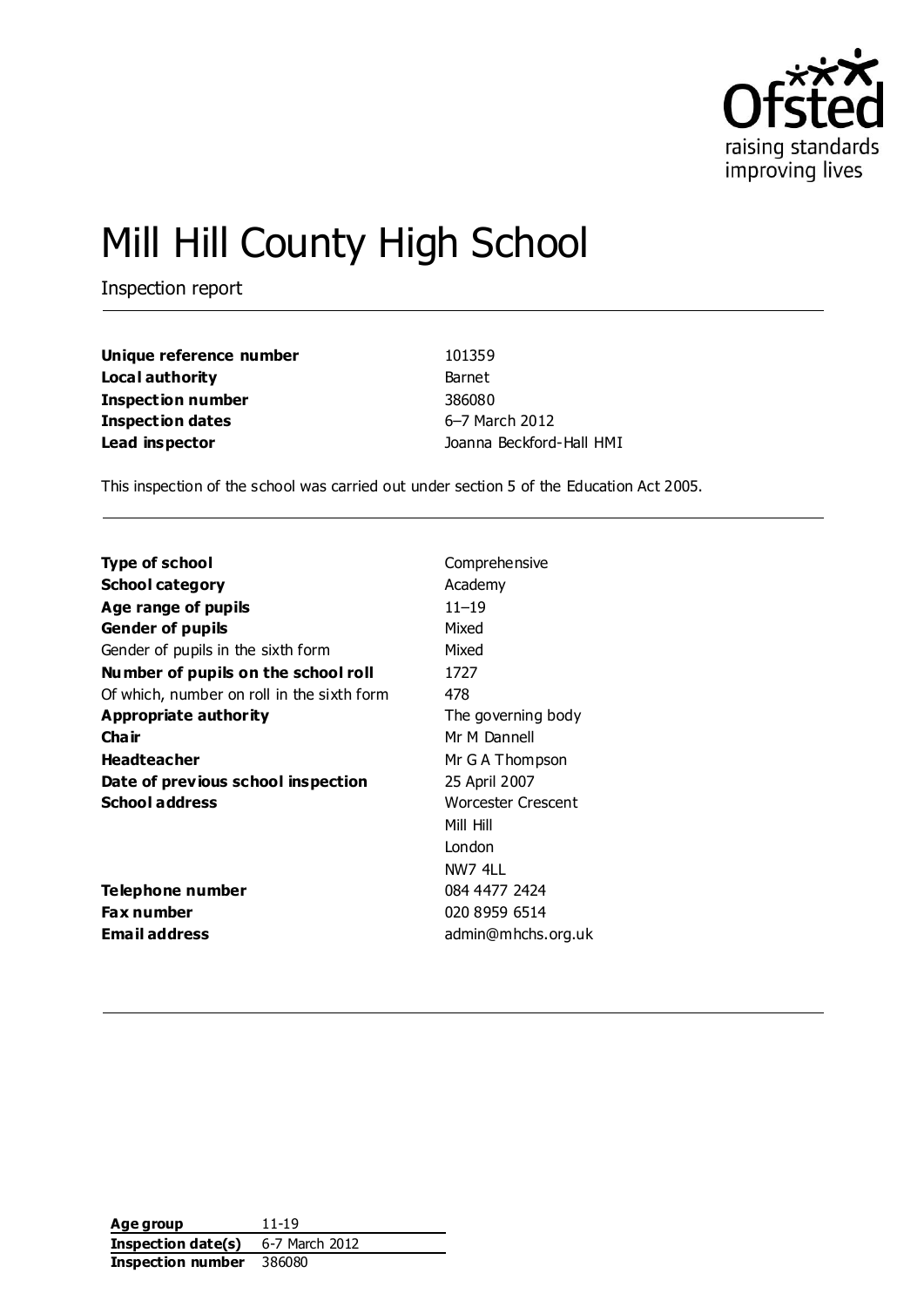

You can use Parent View to give Ofsted your opinion on your child's school. Ofsted will use the information parents and carers provide when deciding which schools to inspect and when.

You can also use Parent View to find out what other parents and carers think about schools in England. You can visit www.parentview.ofsted.gov.uk, or look for the link on the main Ofsted website: www.ofsted.gov.uk

The Office for Standards in Education, Children's Services and Skills (Ofsted) regulates and inspects to achieve excellence in the care of children and young people, and in education and skills for learners of all ages. It regulates and inspects childcare and children's social care, and inspects the Children and Family Court Advisory Support Service (Cafcass), schools, colleges, initial teacher training, work-based learning and skills training, adult and community learning, and education and training in prisons and other secure establishments. It assesses council children's services, and inspects services for looked after children, safeguarding and child protection.

Further copies of this report are obtainable from the school. Under the Education Act 2005, the school must provide a copy of this report free of charge to certain categories of people. A charge not exceeding the full cost of reproduction may be made for any other copies supplied.

If you would like a copy of this document in a different format, such as large print or Braille, please telephone 0300 123 4234, or email enquiries@ofsted.gov.uk.

You may copy all or parts of this document for non-commercial educational purposes, as long as you give details of the source and date of publication and do not alter the information i n any way.

To receive regular email alerts about new publications, including survey reports and school inspection reports, please visit our website and go to 'Subscribe'.

Piccadilly Gate Store St **Manchester** M1 2WD

T: 0300 123 4234 Textphone: 0161 618 8524 E: enquiries@ofsted.gov.uk W: www.ofsted.gov.uk



© Crown copyright 2012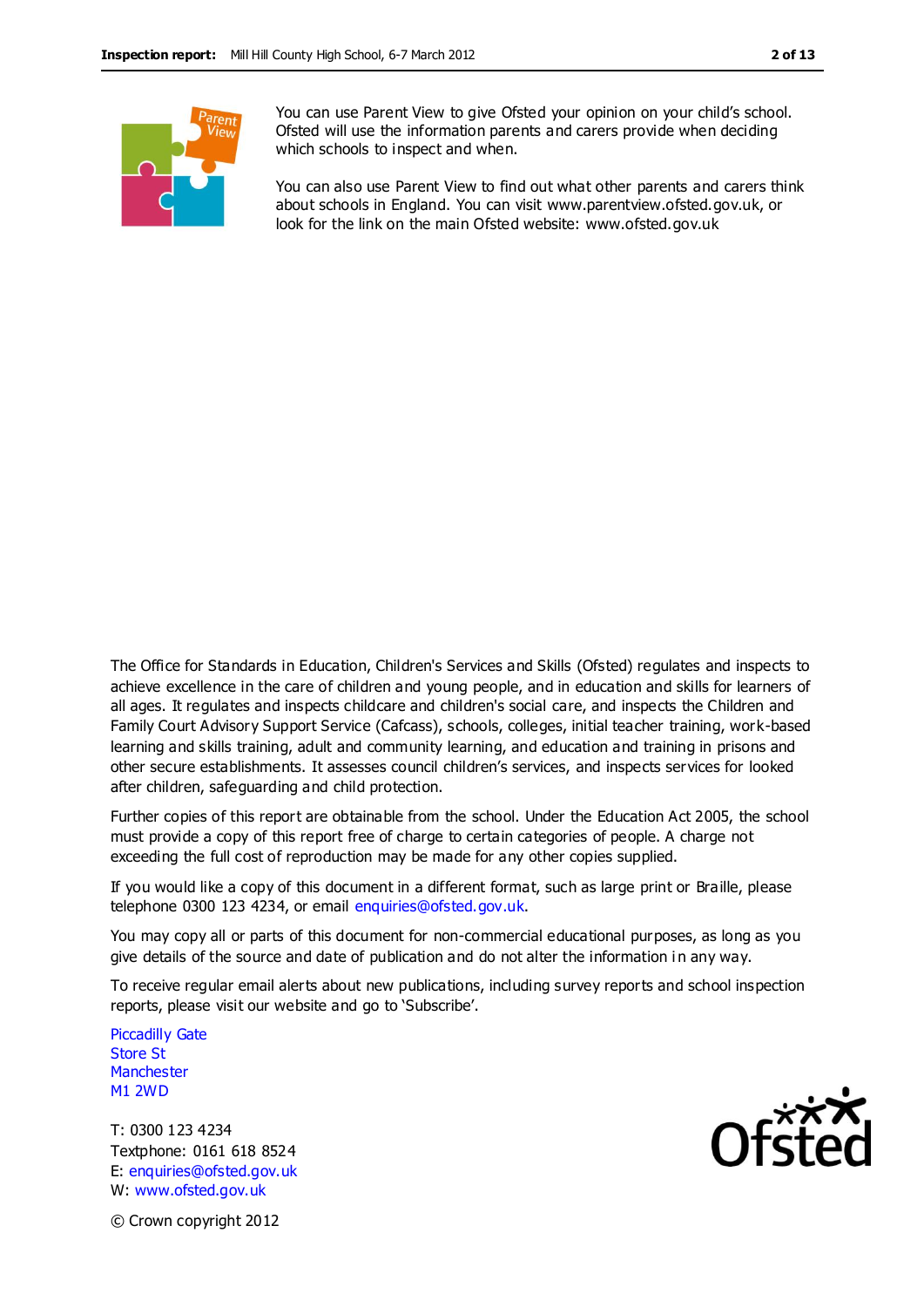# **Introduction**

| Inspection team      |                         |
|----------------------|-------------------------|
| Joanna Beckford-Hall | Her Majesty's Inspector |
| Jamie Clarke         | Additional inspector    |
| Kevin Harrison       | Additional inspector    |
| Barbara Firth        | Additional inspector    |
| <b>Sheila Crew</b>   | Additional inspector    |

This inspection was carried out with two days notice. Inspectors observed 52 part lessons taught by 51 teachers and undertook several learning walks which included short visits to lessons to look at the quality of the marking of students' work and support for lower-ability students. Eight of the lessons observations were conducted jointly with senior leaders. Discussions were held with senior and middle leaders, groups of students, staff and the Chair of the Governing Body. Inspectors took account of responses to the online questionnaire (Parent View) in planning the inspection and analysed 246 questionnaires sent in by parents and carers. Inspectors observed the school's work and looked at the school's self-evaluation, records of lesson observations by leaders, policy documents, achievement data and questionnaires completed by a sample of students and 89 staff.

# **Information about the school**

Mill Hill County High School is a larger-than-average secondary school. The school draws most of its students from the wards of Mill Hill and Hale and more widely across Barnet. The proportion of students known to be eligible for free school meals is lower than found nationally. The proportion of students supported by school action is lower than that found nationally, while the proportion of students who have a statement of special educational needs is higher than found nationally. Over half of the student population is from minority ethnic groups. The proportion of students who speak English as an additional language is above average but there are very few students at an early stage of learning English. The school has specialist status for technology and modern languages. It has Healthy School Status and is an Investor in People organisation. The school meets the government's current floor standard.

The school operates a specialist unit for 32 students with behavioural, emotional and social difficulties at Oak Hill, a site five miles from the main school. This specialist provision serves the entire borough and all students studying at Oak Hill have a statement of special educational needs.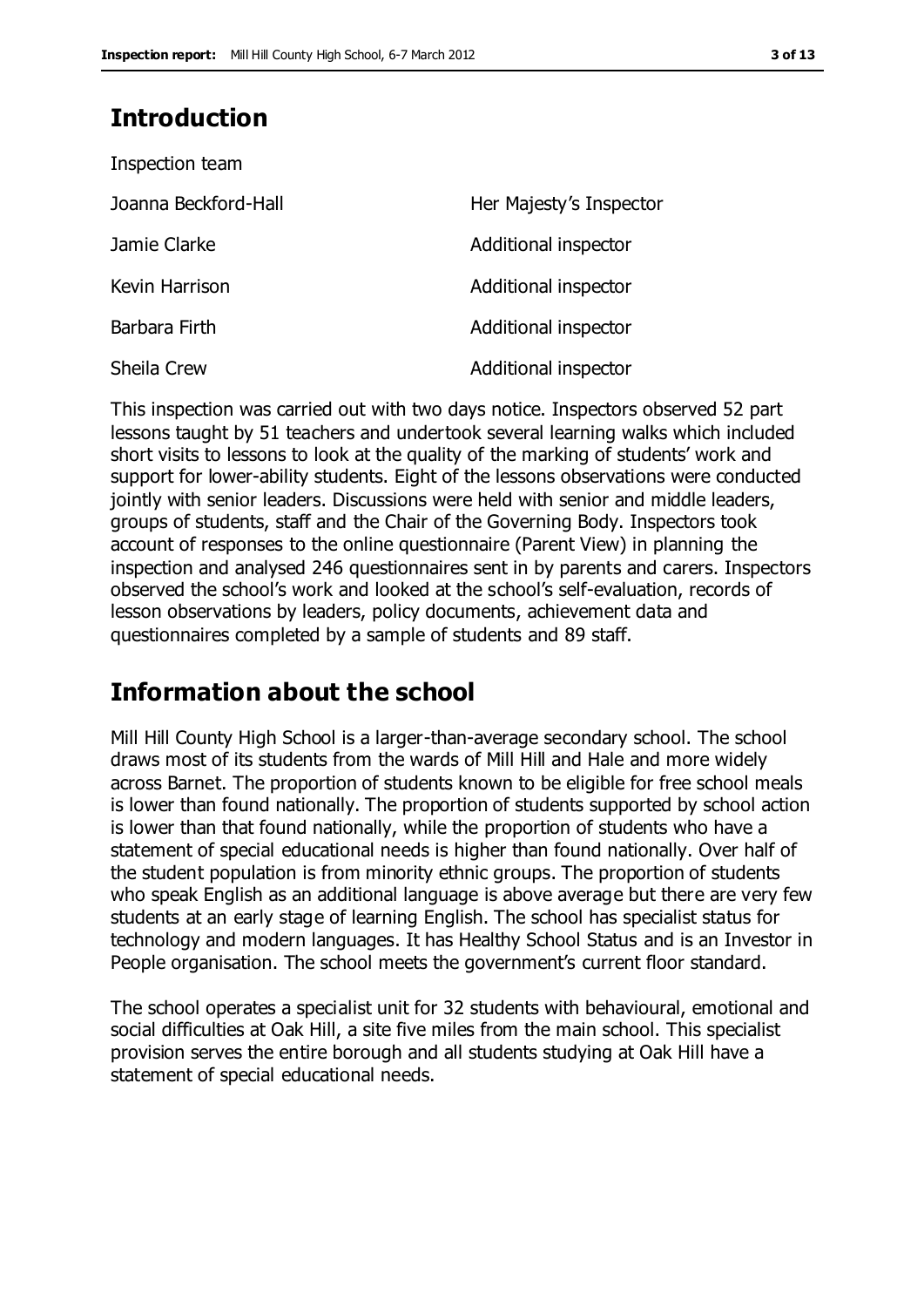# **Inspection judgements**

| <b>Overall effectiveness</b>     |  |
|----------------------------------|--|
|                                  |  |
| <b>Achievement of pupils</b>     |  |
| <b>Quality of teaching</b>       |  |
| Behaviour and safety of pupils   |  |
| <b>Leadership and management</b> |  |

# **Key findings**

- Mill Hill County High school is a good school. The sixth form is outstanding. The headteacher leads the school with a clear vision and clearly communicates his high expectations to students and staff. The headteacher and senior leaders strive for high-quality academic outcomes coupled with excellent pastoral guidance to help students enjoy their education, which almost all do. Students' progress and the quality of teaching are good overall and, therefore, the school is not yet outstanding.
- Students' behaviour is outstanding, contributing significantly to their good progress in lessons and over time and reflecting their outstanding spiritual, moral, social and cultural development. This is the bedrock of the school, fostering inclusive, respectful relationships and celebrating diversity. The curriculum is outstanding in making a significant contribution to students' spiritual, moral, social and cultural development; the technology specialism, emphasis upon acquisition of foreign language skills and performing art skills, tangibly give much richness to cross-subject learning.
- Good, and sometimes outstanding, teaching supports students' good progress and above-average attainment by the end of Years 11, 12 and 13. Students' GCSE results exceed the national averages. Achievement in the sixth form is outstanding, with AS- and A-level results significantly above the national average. Teaching is good in the sixth form and inspectors observed a high proportion of lessons where teaching was outstanding.
- Leadership and management are good. Leaders give priority to improving the quality of teaching; the teaching and learning change team effectively helps teachers to improve their practice. Students' progress is not sustained at an outstanding level in all lessons because teachers' planning does not always match the needs of every student and marking is of an inconsistent quality. Parents and carers are overwhelmingly positive about the school's work, the safety of students and the teaching.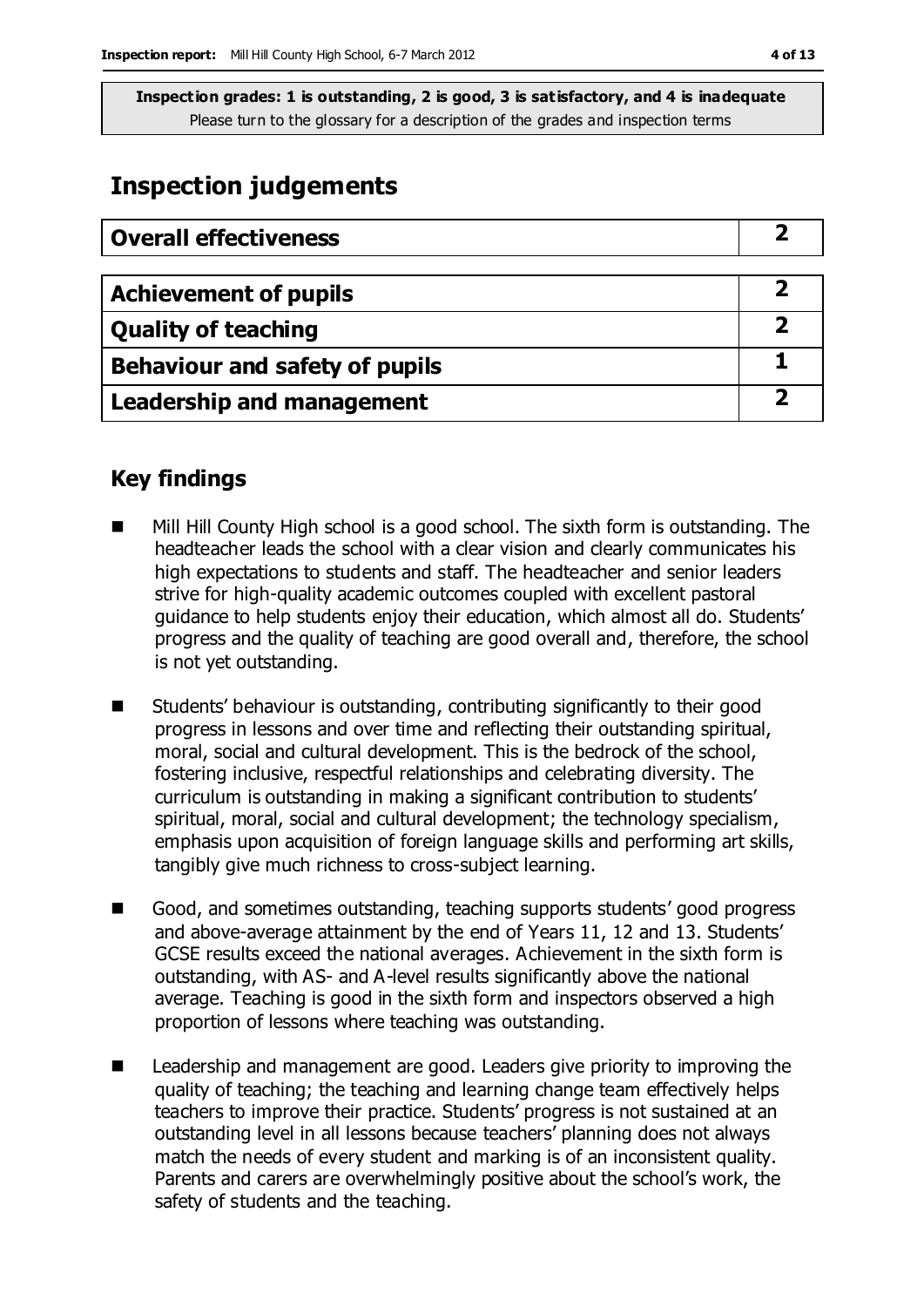The provision for students at Oak Hill is good. Their learning and behavioural needs are well catered for, helping them to make good progress. Attendance has risen and almost all students progress to courses at college or employment.

# **What does the school need to do to improve further?**

- Accelerate all students' progress from good to outstanding and ensure that, by December 2012, at least 70% of teaching is outstanding, by:
	- building upon existing good practice to enable all teachers to use assessment data rigorously to plan lessons that meet students' individual learning needs
	- developing teachers' understanding of students' progress in lessons, so that they can suitably adapt the learning activities
	- ensuring teachers use high-quality verbal and written feedback to help students to know what they need to do to improve, with step-by-step guidance matched to targets.
- Develop more robust and strategic use of evidence gathered from the already good coaching programme to evaluate the impact of teaching on students' achievement.

# **Main report**

### **Achievement of pupils**

The combination of an outstanding curriculum, outstanding behaviour and good teaching, enables most students to make good progress in lessons and over time. Parents and carers are mostly pleased with the progress made by their children. In some lessons, inspectors observed outstanding progress because the pace of learning was challenging, teachers probed students' thinking through expert questioning and students were stretched to reach higher levels. Students enter the school with above-average standards and their attainment by the end of Key Stage 4 is also above average. The proportions of students gaining GCSE grades A\* and A and five A\* to C grades including English and mathematics, are significantly above the national average.

Despite the high attainment and good progress of most students, the progress of a small percentage of lower-ability students, students with a statement of special educational needs and students with specific behavioural, emotional and social difficulties has not, in the past, been comparable to that of their peers. As a result of a greater scrutiny of progress data, improvements in teaching and targeted intervention to help students with special educational needs, school leaders have improved the achievement for these students so that they now make the same good progress as their peers in lessons in the main school and at Oak Hill. The progress of the small proportion of students known to be eligible for free school meals exceeds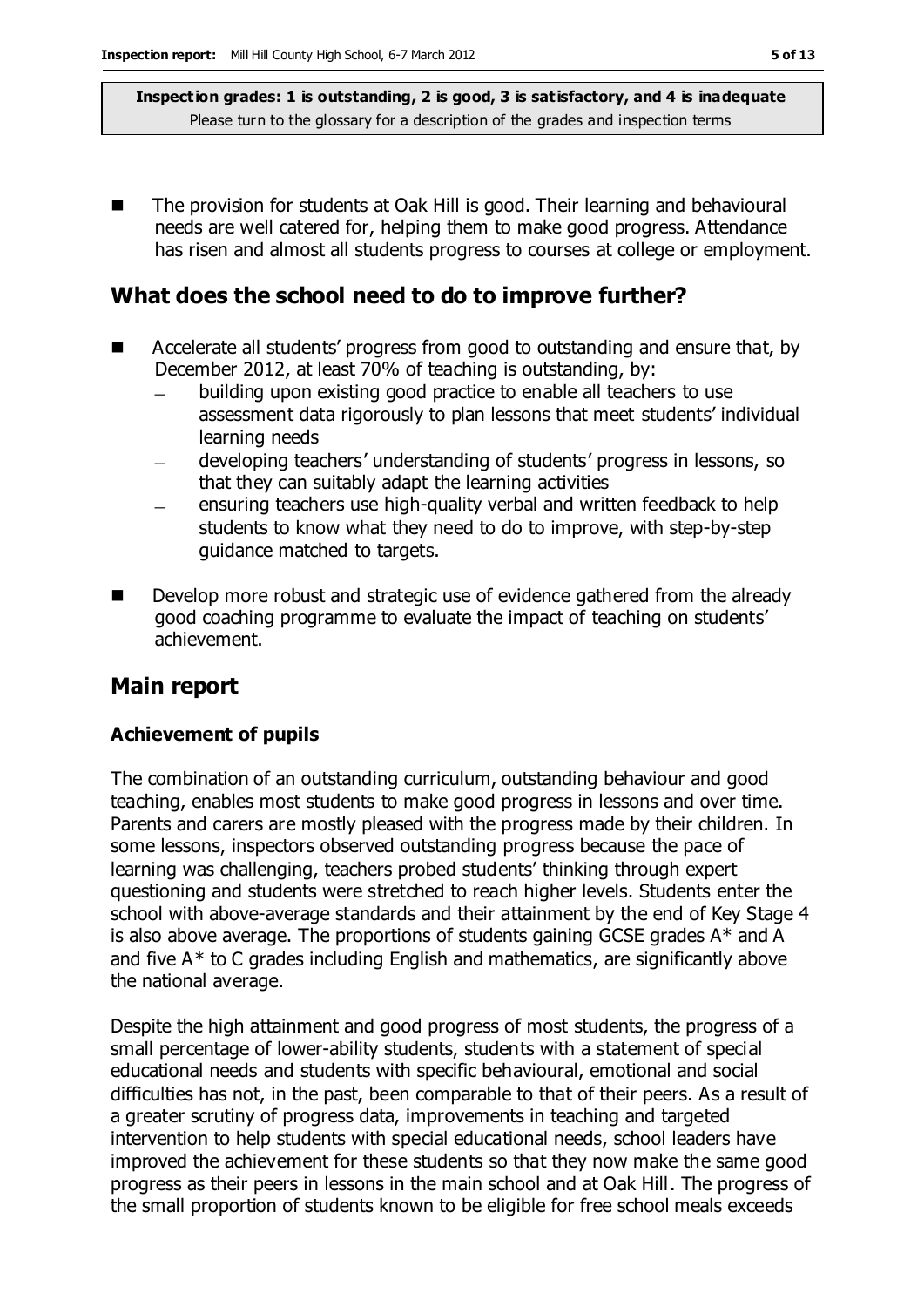that found nationally in English and mathematics.

Achievement in the sixth form is outstanding. Retention is high and shows the excellent pastoral care and academic guidance for students. Students relish the chance to study at the sixth form because of the diverse curriculum and enrichment opportunities. Sixth-form students are excellent ambassadors for the school working effectively with lower-school students and representing the school admirably in outreach community projects, locally and internationally.

The outstanding social engagement of students benefits the excellent working relationships in lessons. Students are highly articulate and most are confident with using technology in their learning, including the virtual learning environment. Most develop good literacy skills ready for further study or employment. Music and other extra-curricular activities throughout the school demonstrably raise students' selfesteem, team skills and confidence. In a Year 7 assembly, the performance by a Year 7 cellist, who recently performed a solo at the school's annual joint concert with the Royal Philharmonic Orchestra, and a high-quality dance performance by Year 10 students, successfully embodied the school message, 'Altiora Peto', (seek higher things). Students confirm that there is something for everyone and the promotion of equality and diversity is outstanding; it is evident daily in the high participation rates of students from different backgrounds in the enrichment programme.

#### **Quality of teaching**

Students are rightly pleased that teaching is good and the views of parents and carers are equally positive. Inspectors observed a higher proportion of outstanding teaching at Key Stage 4 and in the sixth form. In most lessons, classroom environments and the conduct of students are highly conducive to learning. Students willingly work in pairs or groups to share ideas, solve problems and present findings to the class. In an outstanding music lesson, students coached each other in a D minor scale, the teacher requiring students to change pairs for every task to share expertise, with an energetic pace keeping students on task. The lesson plan was matched to levels of ability in the class and used different levels of work on minor and major scales to stretch the more-able and support students with special educational needs.

Equally successful was an outstanding Year 13 sociology lesson. The integrity of debate about different views in the understanding of suicide was developed skilfully by the teacher, helping students consider and argue opposing theories and issues with very good use of prior knowledge and higher-order thinking skills. In several good modern foreign language lessons, the pace was rapid, demanding that students increase their fluency in the language by listening and responding carefully to the teacher and other students to rehearse their vocabulary and articulation.

Good and outstanding teaching at Mill Hill is characterised by rapid pace, quick-fire questioning that goes beyond description to analysis and whole-class interaction and the imaginative use of resources. Students' literacy skills are effectively developed in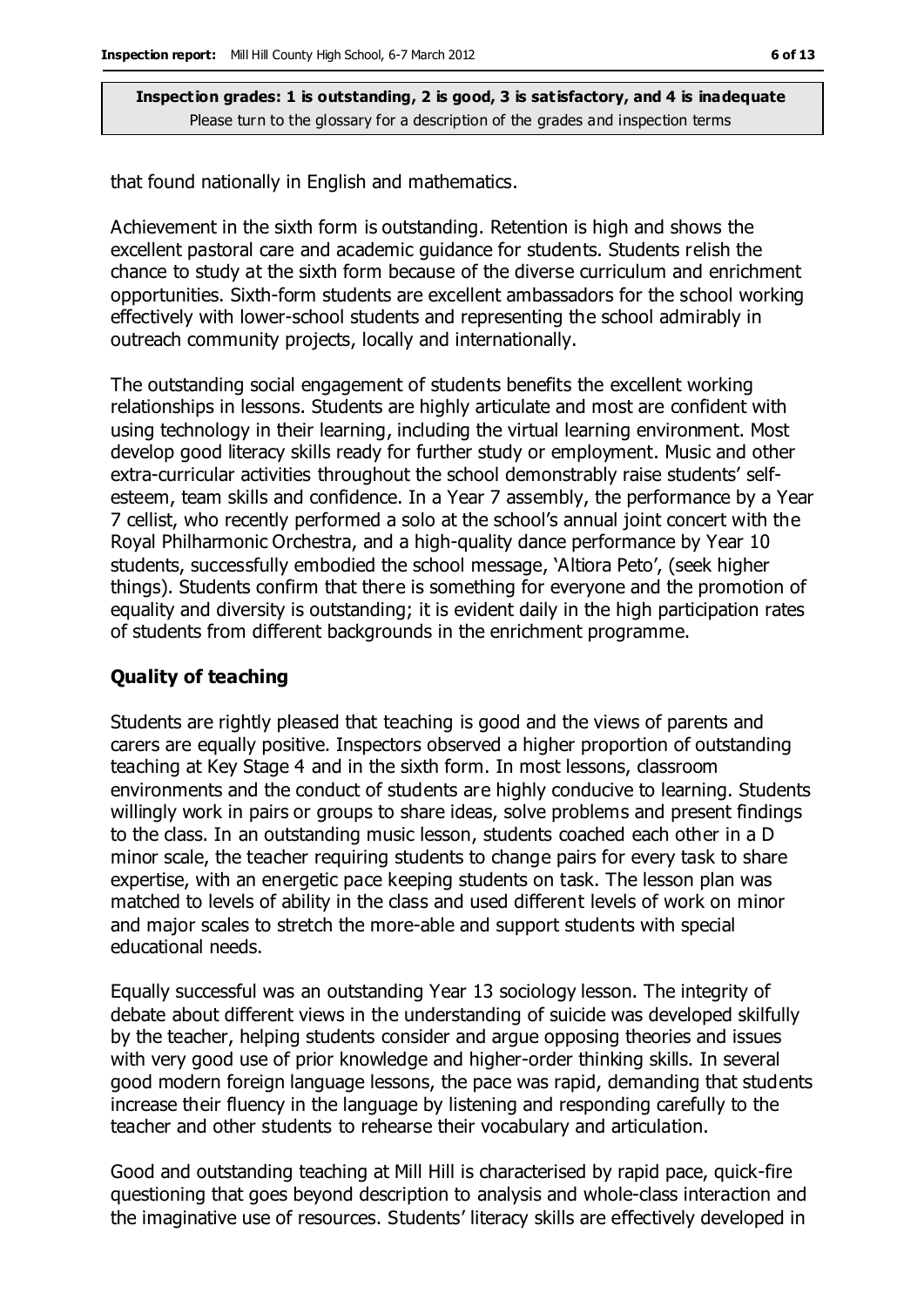most English lessons and in some, but not all, subjects students are adept at applying specialist vocabulary.

In the few lessons which are no better than satisfactory, teachers plan the same work for the whole class and talk for too long and students do not have the opportunity to discuss ideas together. Almost all students understand their current levels of achievement and know their targets but some would like more clarity about how to push themselves to exceed their targets. Senior leaders accept that some lesson planning is still not using assessment information sufficiently well to maximise progress for all students.

Some marking is of good quality and coaches students to reflect on their work, eliciting a good dialogue between teacher and student that links to progress towards targets. Some is more simplistic, limited to ticks and checking. High-quality and regular marking is not embedded in all subjects, thus missing a valuable opportunity to guide students in moving from good to outstanding achievement and to capitalise on their outstanding behaviour.

#### **Behaviour and safety of pupils**

High expectations for conduct, attendance, punctuality and courtesy have crystallised into a safe school community that is highly inclusive with outstanding behaviour in lessons and around the school. Students uphold excellent behaviour in corridors to ensure the safety of students and staff, and arrive promptly for lessons almost all of the time. Students typically show mutual respect and those from different ethnic groups work cohesively together.

Systems for behaviour management work well. The excellent behaviour of almost all students is a major factor contributing to their academic success. Of the parents and carers who returned the questionnaire, a few expressed concerns about behaviour, but inspectors observed no challenging or disruptive behaviour. When instances of disengagement with learning and passivity occur, this is because students remain unchallenged by the teaching and become restless. Inspection evidence and students' views confirm that behaviour is outstanding over time; students work willingly to promote a positive learning community.

Bullying and racial incidents are rare. Students feel safe from different forms of bullying because of excellent guidance about contemporary issues including the dangers of social networking sites, cyber bullying and e-safety using the internet. In rare incidents, issues with friendships are quickly resolved through mediation. Students are confident that staff effectively restore equilibrium if tensions arise.

Fixed-term exclusions have reduced markedly. The internal exclusion room supports a few students who need time to review their behaviour and attitudes calmly before being reintegrated back into lessons. Since the last inspection, attendance has risen and it is now well above average. Staff work well with parents, carers and external agencies to offer support in rapidly dealing with issues affecting attendance. Raising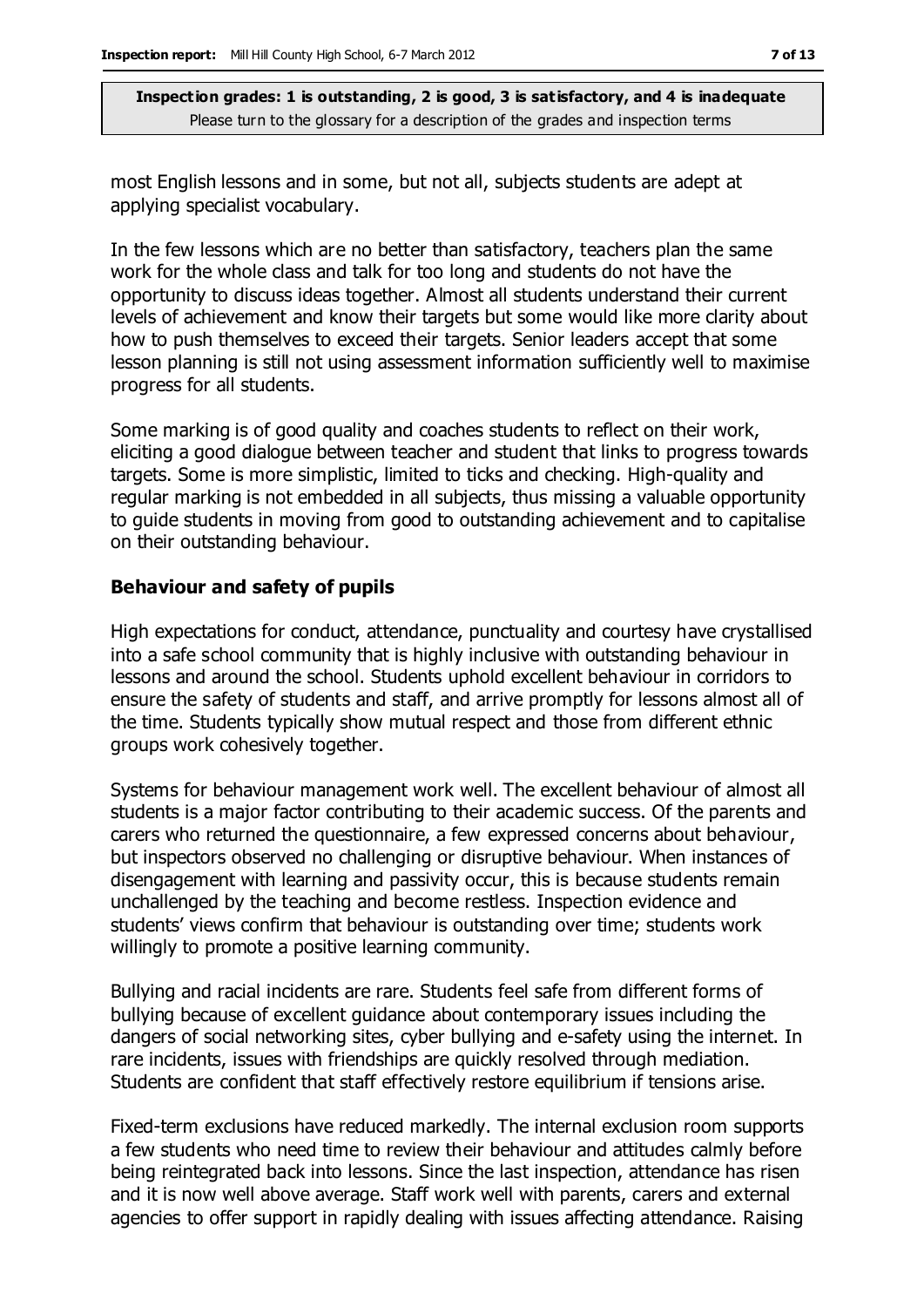expectations and an understanding of the value of regular attendance successfully help students at Oak Hill overcome barriers to their education.

#### **Leadership and management**

The headteacher sets and communicates high standards. Senior leaders and middle leaders secure improvements at department level. The curriculum is outstanding because it makes an excellent contribution to students' spiritual, moral, social and cultural development and offers GCSE and A level courses relevant to students' needs and interests. The richness of courses offered coupled with the emphasis upon developing skills in information and communication technology, numeracy and literacy, ensures that students leave the school with high levels of skills and knowledge to pursue employment, university courses and further study at local colleges. The outstanding curriculum coupled with good teaching leads to high attainment in Key Stages 4 and 5. The inclusion of vocational courses at Oak Hill gives good access to qualifications that lead many to further education courses or into employment, ensuring that the percentage not in education, employment or training when they leave remains very low. Good leadership and a good capacity for development are sustaining good achievement for students, and ensuring that the ambitious community that is Mill Hill continues to improve.

Advanced skills teachers and the teaching and learning change team successfully lead improvements in teaching, and the coaching programme is working well. Evidence from regular lesson observations helps the change team to plan targeted professional development activities for staff. Processes to assure the quality of teaching are in place but are not sufficiently robust to iron out the remaining inconsistencies in the quality of teaching across departments. Although staff willingly receive feedback from leaders, and are highly receptive to the sharing of best practice, there is insufficient strategic guidance for teachers about observing colleagues in other departments who may excel in particular aspects of teaching.

Departmental self-evaluation and action planning are good. Middle leaders have a good understanding of whole-school priorities and senior leaders are increasingly supporting staff to understand and use achievement data in assessing the progress of different student groups. New data conferences this year for staff, students, parents and carers have given a more insightful appreciation of targets and levelling. The impact of this work has not filtered quickly enough into lesson planning which is not always sufficiently rigorous in setting learning that matches students' ability or targets. The school's self-evaluation identifies that marking needs to improve.

Leaders have a slightly generous view of the school in their self-evaluation document but in discussion can quickly identify areas for development. Leaders pinpoint how the school has moved forward in aspects such as attendance and the curriculum at Oak Hill. The promotion of spiritual, moral, social and cultural development is well planned and the impact of shared moments of reflection, aspirational assemblies and frequent celebrations of cultural diversity, successfully unite the school community and promote equality of opportunity. Safeguarding meets statutory requirements.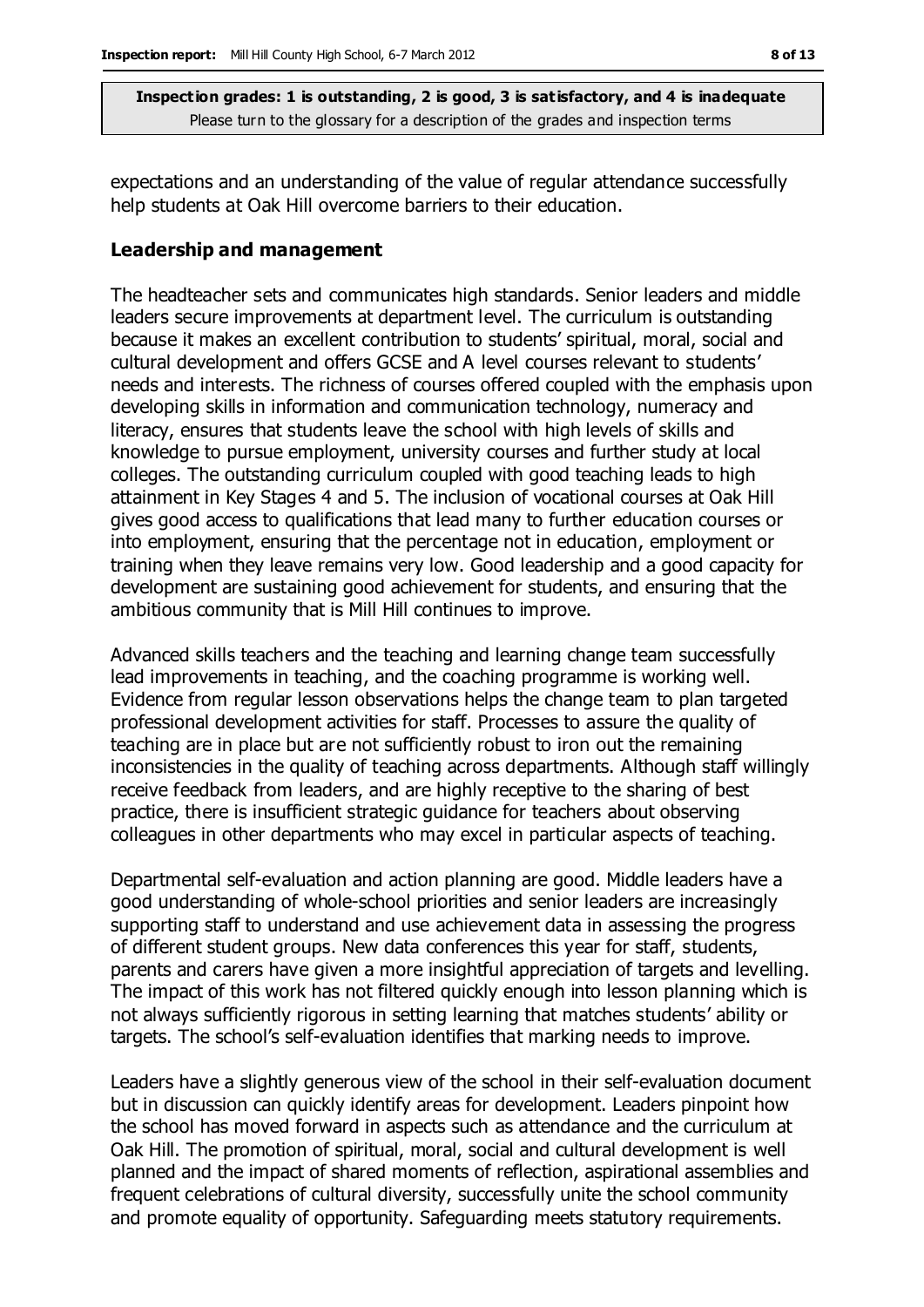Staff receive regular updates about the statutory guidance used in protecting students and upholding health and safety requirements in school and for school trips.

The governing body is supportive of the school and is increasingly aware of the need to ensure that tracking the achievement of every student group, including students at Oak Hill, is rigorous, making certain that any emerging gaps in achievement within the school and against national data are quickly addressed. However, the quality assurance of teaching and the summative findings of the teaching and learning change team are not sufficiently scrutinised by the governing body to evaluate the quality of teaching over time. Most parents and carers feel the school responds to their suggestions and keeps them well informed of their children's progress.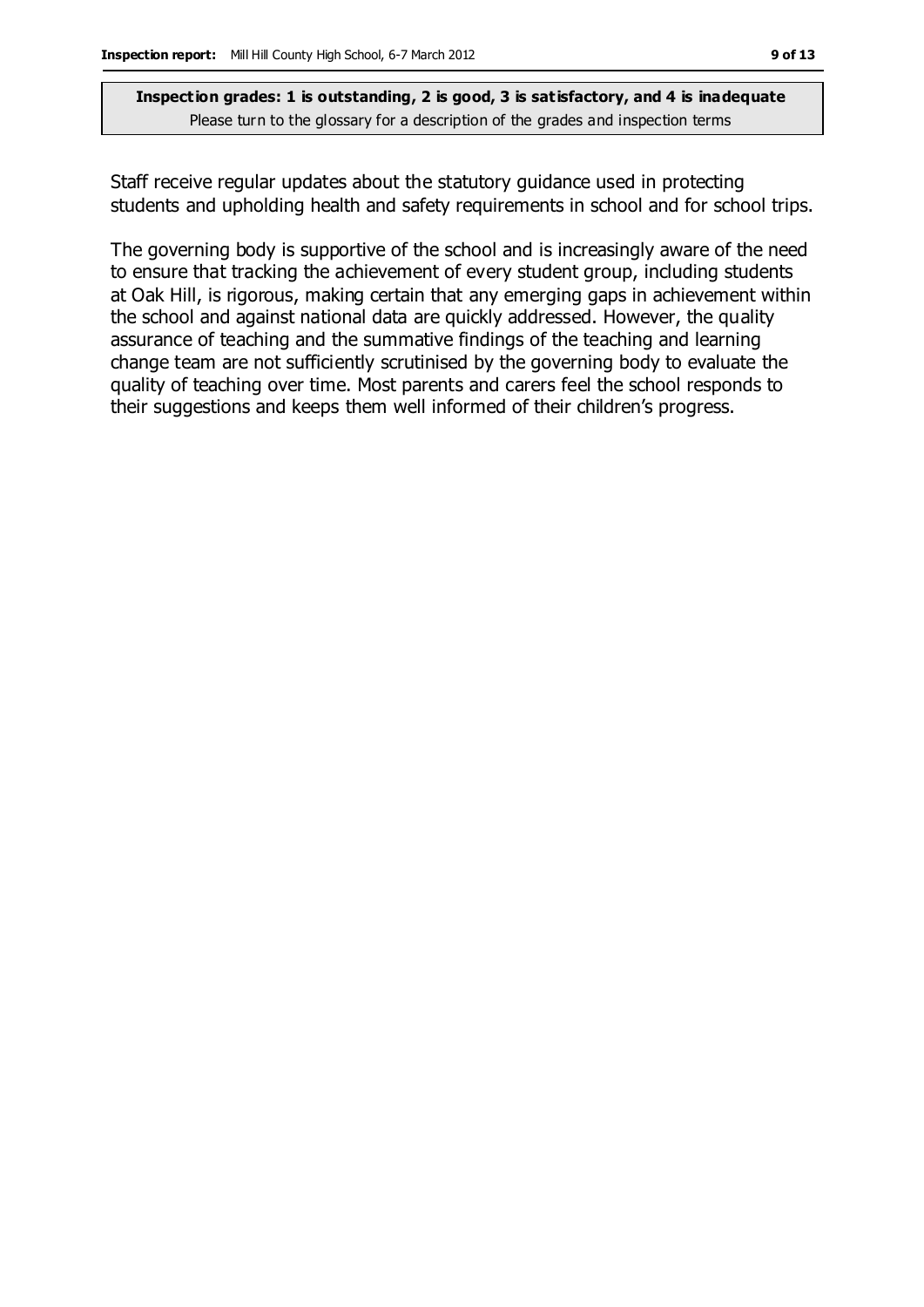# **Glossary**

# **What inspection judgements mean**

| <b>Grade</b> | <b>Judgement</b> | <b>Description</b>                                            |
|--------------|------------------|---------------------------------------------------------------|
| Grade 1      | Outstanding      | These features are highly effective. An outstanding           |
|              |                  | school provides exceptionally well for all its pupils' needs. |
| Grade 2      | Good             | These are very positive features of a school. A school        |
|              |                  | that is good is serving its pupils well.                      |
| Grade 3      | Satisfactory     | These features are of reasonable quality. A satisfactory      |
|              |                  | school is providing adequately for its pupils.                |
| Grade 4      | Inadequate       | These features are not of an acceptable standard. An          |
|              |                  | inadequate school needs to make significant                   |
|              |                  | improvement in order to meet the needs of its pupils.         |
|              |                  | Ofsted inspectors will make further visits until it           |
|              |                  | improves.                                                     |

# **Overall effectiveness of schools**

|                       | Overall effectiveness judgement (percentage of schools) |      |                     |                   |
|-----------------------|---------------------------------------------------------|------|---------------------|-------------------|
| <b>Type of school</b> | <b>Outstanding</b>                                      | Good | <b>Satisfactory</b> | <b>Inadequate</b> |
| Nursery schools       | 46                                                      | 46   |                     |                   |
| Primary schools       |                                                         | 47   | 40                  |                   |
| Secondary             | 14                                                      | 38   | 40                  |                   |
| schools               |                                                         |      |                     |                   |
| Special schools       | 28                                                      | 48   | 20                  |                   |
| Pupil referral        | 15                                                      | 50   | 29                  |                   |
| units                 |                                                         |      |                     |                   |
| All schools           |                                                         | 46   | 38                  |                   |

New school inspection arrangements have been introduced from 1 January 2012. This means that inspectors make judgements that were not made previously.

The data in the table above are for the period 1 September 2010 to 31 August 2011 and represent judgements that were made under the school inspection arrangements that were introduced on 1 September 2009. These data are consistent with the latest published official statistics about maintained school inspection outcomes (see www.ofsted.gov.uk).

The sample of schools inspected during 2010/11 was not representative of all schools nationally, as weaker schools are inspected more frequently than good or outstanding schools.

Primary schools include primary academy converters. Secondary schools include secondary academy converters, sponsor-led academies and city technology colleges. Special schools include special academy converters and non-maintained special schools.

Percentages are rounded and do not always add exactly to 100.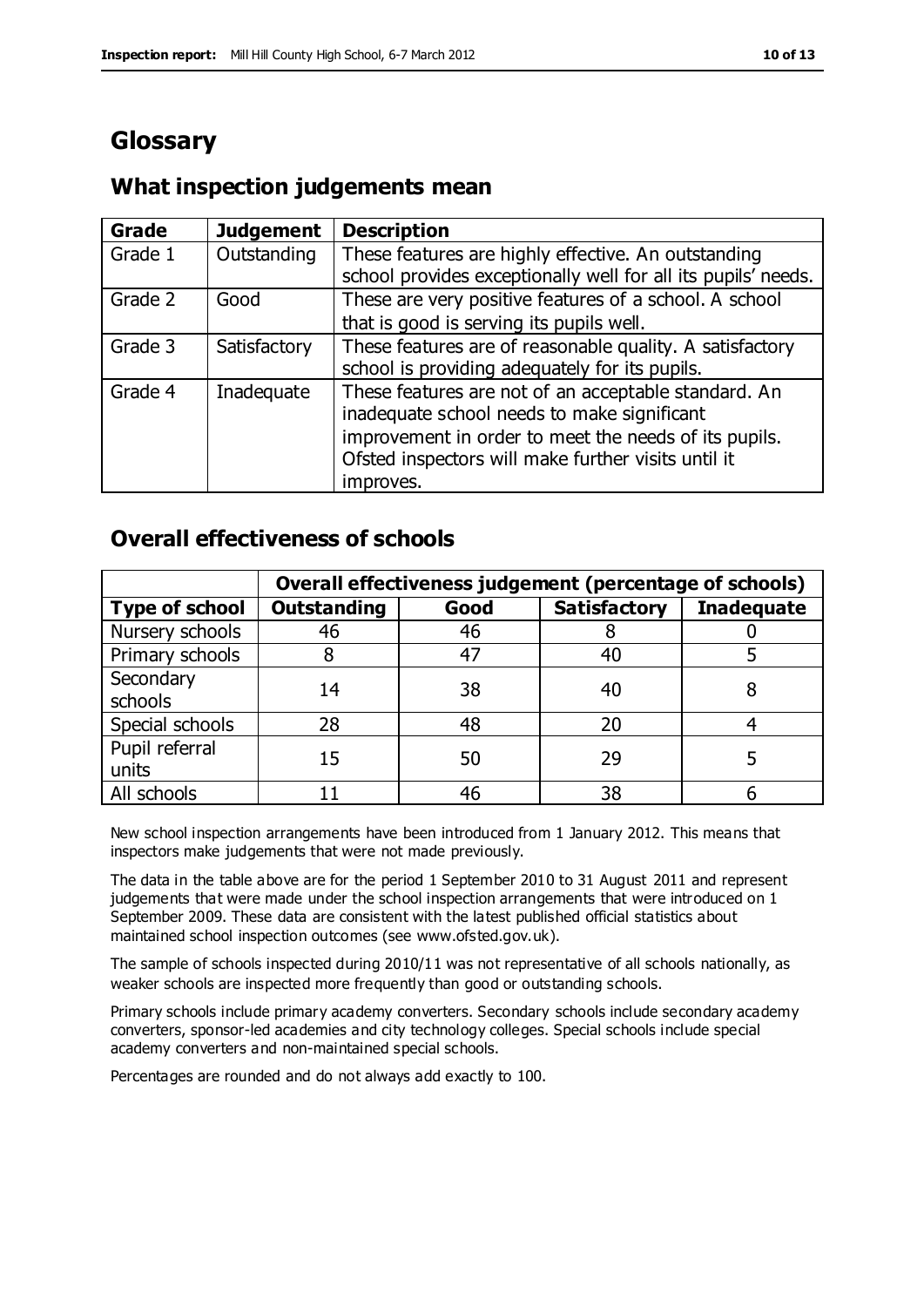# **Common terminology used by inspectors**

| Achievement:                  | the progress and success of a pupil in their<br>learning and development taking account of their<br>attainment.                                                                                                        |
|-------------------------------|------------------------------------------------------------------------------------------------------------------------------------------------------------------------------------------------------------------------|
| Attainment:                   | the standard of the pupils' work shown by test and<br>examination results and in lessons.                                                                                                                              |
| Attendance                    | the regular attendance of pupils at school and in<br>lessons, taking into account the school's efforts to<br>encourage good attendance.                                                                                |
| Behaviour                     | how well pupils behave in lessons, with emphasis<br>on their attitude to learning. Pupils' punctuality to<br>lessons and their conduct around the school.                                                              |
| Capacity to improve:          | the proven ability of the school to continue<br>improving based on its self-evaluation and what<br>the school has accomplished so far and on the<br>quality of its systems to maintain improvement.                    |
| Leadership and management:    | the contribution of all the staff with responsibilities,<br>not just the governors and headteacher, to<br>identifying priorities, directing and motivating staff<br>and running the school.                            |
| Learning:                     | how well pupils acquire knowledge, develop their<br>understanding, learn and practise skills and are<br>developing their competence as learners.                                                                       |
| <b>Overall effectiveness:</b> | inspectors form a judgement on a school's overall<br>effectiveness based on the findings from their<br>inspection of the school.                                                                                       |
| Progress:                     | the rate at which pupils are learning in lessons and<br>over longer periods of time. It is often measured<br>by comparing the pupils' attainment at the end of a<br>key stage with their attainment when they started. |
| Safety                        | how safe pupils are in school, including in lessons;<br>and their understanding of risks. Pupils' freedom<br>from bullying and harassment. How well the school<br>promotes safety, for example e-learning.             |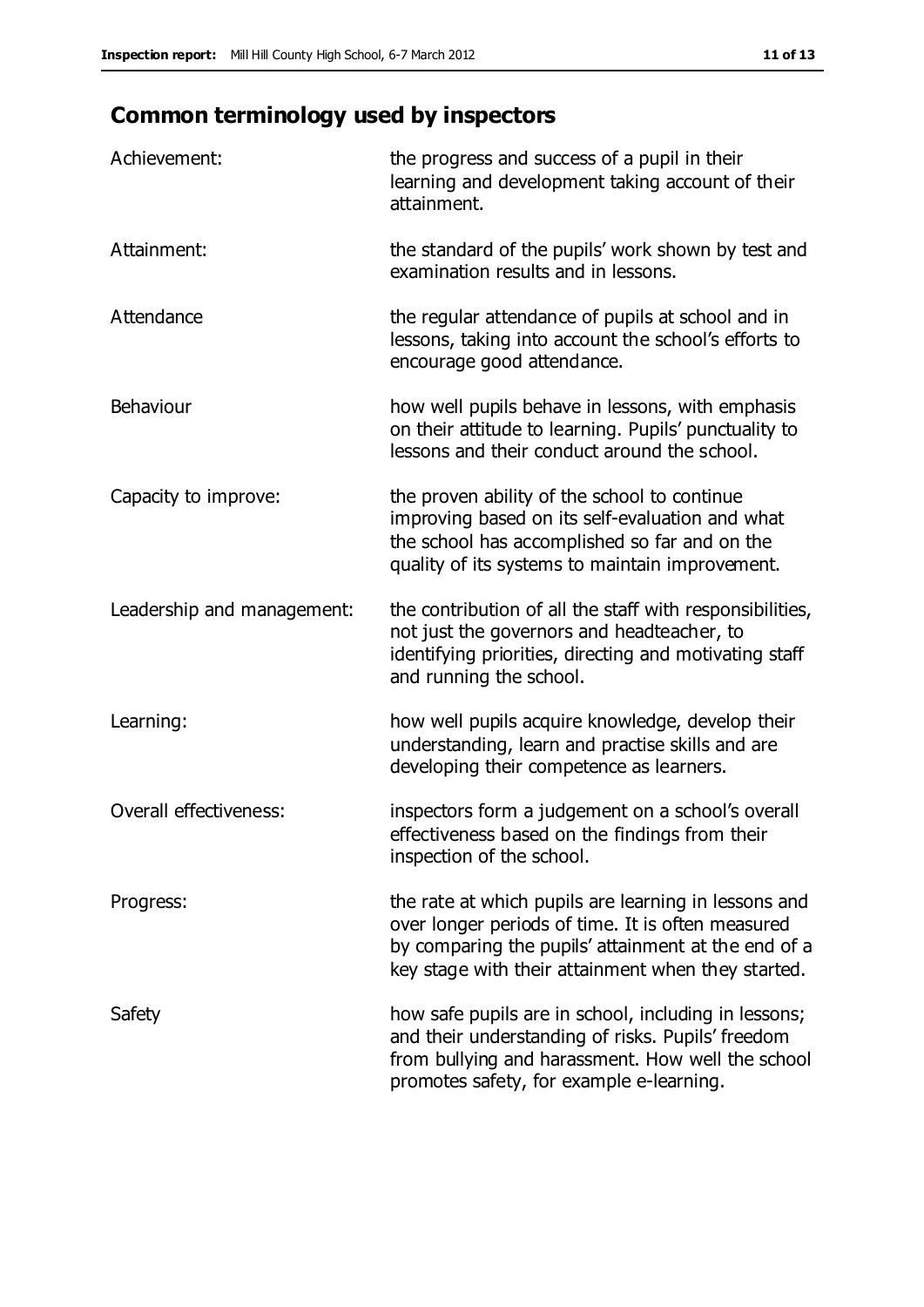#### **This letter is provided for the school, parents and carers to share with their children. It describes Ofsted's main findings from the inspection of their school.**



8 March 2012

Dear Students

### **Inspection of Mill Hill County High School, Barnet, NW7 4LL**

Thank you for the warm welcome you gave us when we visited your school recently. You confidently shared your views with inspectors in the student meetings. Thank you to those of you who completed the questionnaire.

We judged that Mill Hill County High School is a good school. You are great ambassadors for the school because of your outstanding behaviour, courtesy and respect for each other. We were impressed with your excellent behaviour.

The good leadership and management of the school ensure you experience mostly good and increasingly outstanding teaching. Your results at the end of Key Stages 4 and 5 are well above average. Our inspection evidence confirms that the few student groups who have achieved less well in recent years are gaining ground and now make similar progress to everyone else. Your improved attendance is helping you make the most of your lessons where almost all of you listen attentively.

Your spiritual, moral, social and cultural development is promoted exceptionally well through the well-balanced, outstanding curriculum and the extensive array of enrichment activities.

We have asked Mr Thompson and his leadership team to:

- **IF** improve teaching even more so you all have the chance to make outstanding progress in lessons and over time
- ensure that teachers plan lessons that match your individual needs and abilities so that you can work on more demanding tasks at a suitable pace
- make certain that in all subjects you receive high quality verbal and written feedback about your work to help you improve.

We wish you all the very best for the future.

Yours sincerely

Joanna Beckford-Hall Her Majesty's Inspector